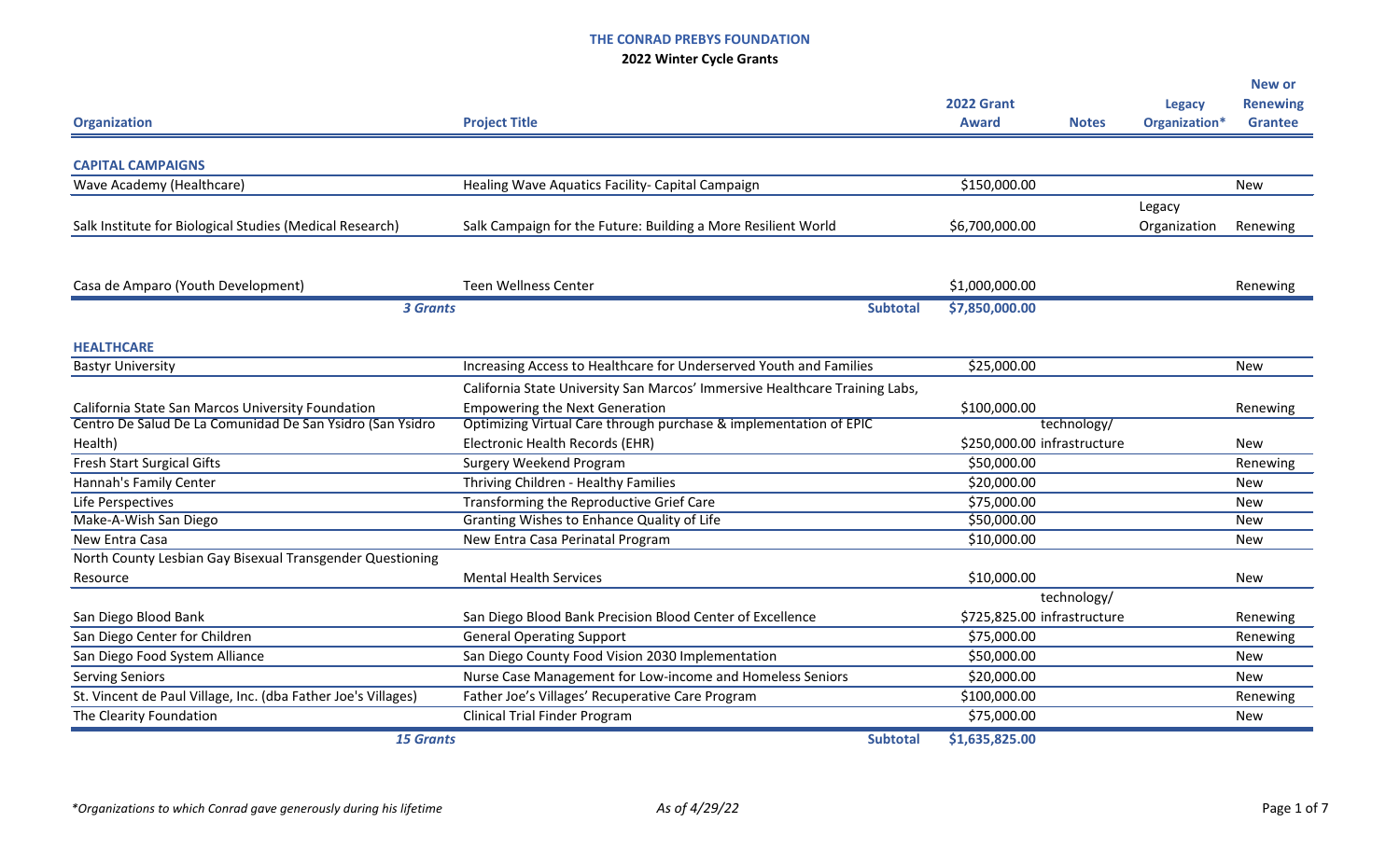|                                                       |                                                                            |                               |                        | <b>New or</b>   |
|-------------------------------------------------------|----------------------------------------------------------------------------|-------------------------------|------------------------|-----------------|
|                                                       |                                                                            | <b>2022 Grant</b>             | <b>Legacy</b>          | <b>Renewing</b> |
| <b>Organization</b>                                   | <b>Project Title</b>                                                       | <b>Award</b><br><b>Notes</b>  | Organization*          | <b>Grantee</b>  |
| <b>HIGHER EDUCATION</b>                               |                                                                            |                               |                        |                 |
| Achievement Rewards For College Scientists Foundation | ARCS Foundation Inc., San Diego Scholar Awards                             | \$25,000.00                   |                        | <b>New</b>      |
| California State San Marcos University Foundation     | The CSUSM Innovation Ecosystem- Faculty Innovation Fellows Program         | \$138,600.00                  |                        | Renewing        |
| Indiana University                                    | Conrad T. Prebys Performance Season at the IU Jacobs School of Music       | \$750,000.00                  | Legacy<br>Organization | Renewing        |
| <b>National University</b>                            | <b>NU Scholars Program</b>                                                 | \$200,000.00                  |                        | Renewing        |
|                                                       |                                                                            | technology/                   |                        |                 |
| San Diego City College Foundation                     | San Diego Nursing Education Degree Completion and License Exam Success     | \$100,000.00 infrastructure   |                        | <b>New</b>      |
|                                                       | Conrad Prebys Music Center - Keeping it Thriving, and Continuing to Expand |                               | Legacy                 |                 |
| <b>UC San Diego</b>                                   | its Reach                                                                  | \$500,000.00                  | Organization           | Renewing        |
| <b>6 Grants</b>                                       | <b>Subtotal</b>                                                            | \$1,713,600.00                |                        |                 |
|                                                       |                                                                            |                               |                        |                 |
| <b>MEDICAL RESEARCH</b>                               |                                                                            |                               |                        |                 |
|                                                       | Combination Insulin and Non-Insulin Therapy to Address Multiple            |                               |                        |                 |
| <b>Diabetes Research Connection</b>                   | Metabolic Abnormalities in Type 1 Diabetes (T1D)                           | \$10,000.00                   |                        | <b>New</b>      |
| J Craig Venter Institute                              | Development of Novel Synthetic Targeted Antimicrobial Therapeutics         | \$495,546.00                  |                        | Renewing        |
|                                                       | No cell is an island: how studying previously ignored immune cell-to-cell  |                               |                        |                 |
|                                                       | interactions in human blood could lead to novel prevention, care and       |                               |                        |                 |
| La Jolla Institute for Immunology                     | treatment approaches for infectious diseases                               | \$415,630.00                  |                        | Renewing        |
|                                                       |                                                                            | technology/                   |                        |                 |
| La Jolla Institute for Immunology                     | Flow Cytometry Core at La Jolla Institute for Immunology                   | \$1,169,810.00 infrastructure |                        | Renewing        |
|                                                       | Development of Personalized Experimental Antisense Oligonucleotide         |                               |                        |                 |
| n-Lorem Foundation                                    | (ASO) Therapies for Ultra-Rare Disease Patients                            | \$300,000.00                  |                        | New             |
|                                                       | Rady Children's Institute for Genomic Medicine's Rapid Precision Medicine  |                               |                        |                 |
| Rady Childrens Hospital Foundation-San Diego          | Initiative                                                                 | \$1,200,000.00                |                        | Renewing        |
|                                                       | Creation of a National Medicinal Plants Collection and Research Consortium |                               |                        |                 |
| San Diego Botanic Garden                              | to Catalyze Drug Discovery in San Diego and Beyond                         | \$384,000.00                  |                        | New             |
| San Diego Eye Bank                                    | <b>Center For Vision Research</b>                                          | \$200,000.00                  |                        | <b>New</b>      |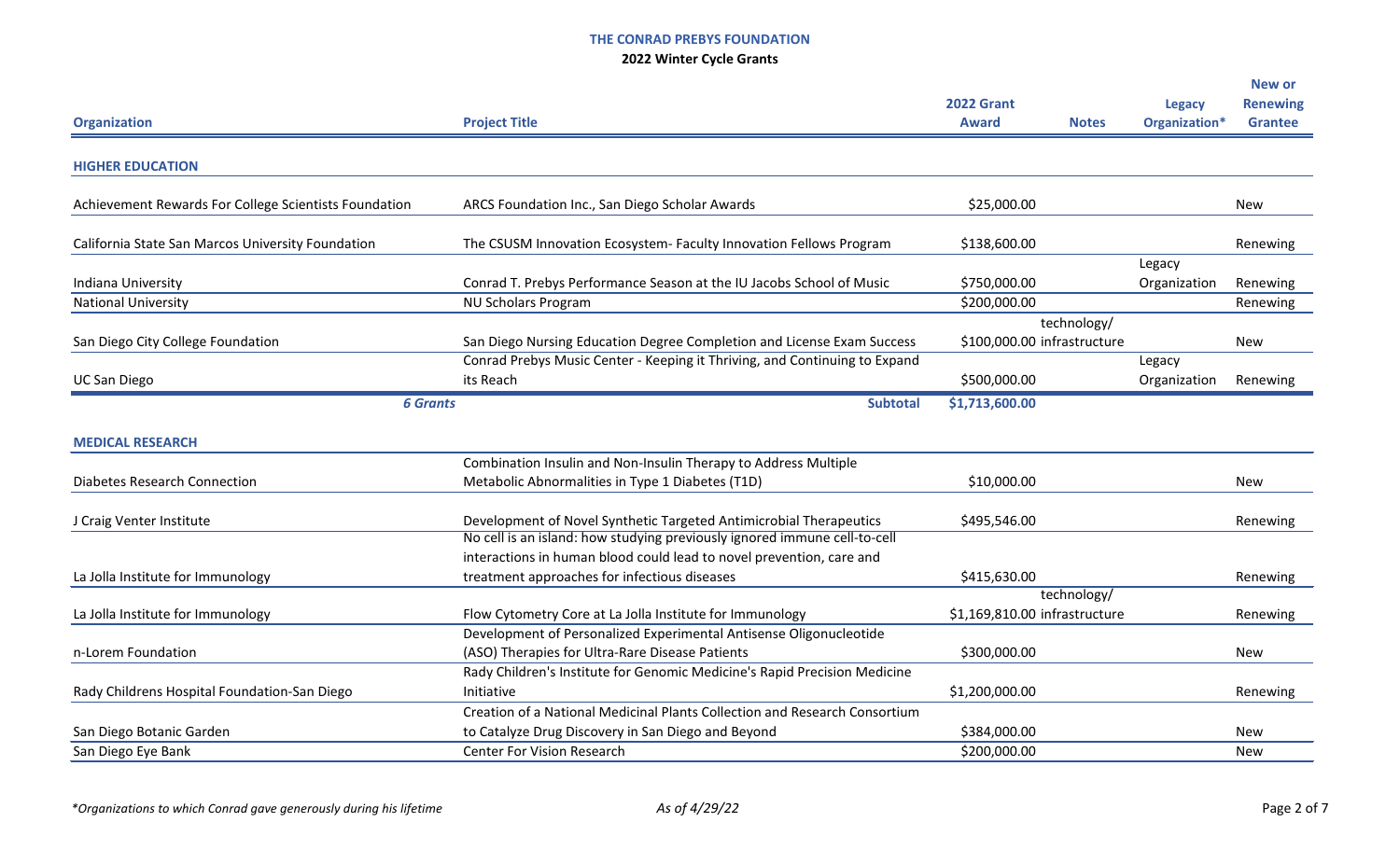|                                                             |                                                                          |                       |              |               | <b>New or</b>   |
|-------------------------------------------------------------|--------------------------------------------------------------------------|-----------------------|--------------|---------------|-----------------|
|                                                             |                                                                          | <b>2022 Grant</b>     |              | <b>Legacy</b> | <b>Renewing</b> |
| <b>Organization</b>                                         | <b>Project Title</b>                                                     | <b>Award</b>          | <b>Notes</b> | Organization* | <b>Grantee</b>  |
|                                                             |                                                                          |                       |              | Legacy        |                 |
| Sanford Burnham Prebys Medical Discovery Institute          | Catalyst - The Development Incubator                                     | \$3,000,000.00        |              | Organization  | Renewing        |
|                                                             |                                                                          |                       |              | Legacy        |                 |
| Sanford Burnham Prebys Medical Discovery Institute          | GemFinder- Serving the Underserved                                       | \$1,000,000.00        |              | Organization  | Renewing        |
|                                                             | Providing oxygen during delayed cord clamping to improve long-term       |                       |              |               |                 |
| Sharp Healthcare Foundation                                 | neurodevelopment in children                                             | \$900,000.00          |              |               | Renewing        |
|                                                             | Trispecific Antibodies: Next generation immuno-oncology platform for     |                       |              |               |                 |
| The Scripps Research Institute                              | treating relapsed / refractory cancers                                   | \$975,181.00          |              |               | Renewing        |
| <b>12 Grants</b>                                            | <b>Subtotal</b>                                                          | \$10,050,167.00       |              |               |                 |
| <b>VISUAL &amp; PERFORMING ARTS</b>                         |                                                                          |                       |              |               |                 |
| Arms Wide Open                                              | Capacity Building to Promote Organizational Growth                       | \$40,000.00           |              |               | Renewing        |
| Art Of Elan                                                 | Art of Elan's General Operating Request                                  | \$30,000.00           |              |               | Renewing        |
|                                                             |                                                                          |                       |              |               |                 |
|                                                             | A Music Therapy Jam Session Program to Promote Social Skills and         |                       |              |               |                 |
| <b>Banding Together</b>                                     | Emotional Expression for Individuals with Autism and Other Special Needs | \$15,000.00           |              |               | <b>New</b>      |
| Blues Lovers United Of San Diego                            | Blues Lovers United San Diego (BLUSD) Programs Grant                     | \$10,000.00           |              |               | <b>New</b>      |
| California Center For The Arts, Escondido                   | California Performing Arts Conservatory                                  | \$60,000.00           |              |               | Renewing        |
| California Lawyers For The Arts                             | <b>Designing Creative Futures</b>                                        | \$100,000.00          |              |               | <b>New</b>      |
| Camarada Inc                                                | <b>Contractual Staff Support</b>                                         | \$25,000.00           |              |               | Renewing        |
| Classics 4 Kids                                             | Equal Access to Music Education for Low-Income Students                  | \$15,000.00           |              |               | Renewing        |
| Coronado School of the Arts Foundation                      | Pandemic Recovery and Rebuilding for CoSA Foundation                     | \$25,000.00           |              |               | <b>New</b>      |
| <b>Cygnet Theatre Company</b>                               | <b>Cygnet Theatre General Operating Support</b>                          | \$40,000.00           |              |               | <b>New</b>      |
| Design Forward Alliance                                     | World Design Capital                                                     | \$350,000.00 matching |              |               | <b>New</b>      |
| <b>Diversionary Theatre</b>                                 | Diversionary Arts Education Spring Sponsor                               | \$50,000.00           |              |               | Renewing        |
|                                                             |                                                                          |                       |              | Legacy        |                 |
| La Jolla Music Society                                      | Sustaining Growth for the Future                                         | \$500,000.00          |              | Organization  | Renewing        |
| La Jolla Playhouse (Theatre & Arts Foundation of SD County) | Developing the Next Generation of Theatre Professionals                  | \$50,000.00           |              |               | <b>New</b>      |
|                                                             |                                                                          |                       |              |               |                 |
| La Jolla Symphony and Chorus Association                    | La Jolla Symphony & Chorus Community Outreach and Education Expansion    | \$20,000.00           |              |               | <b>New</b>      |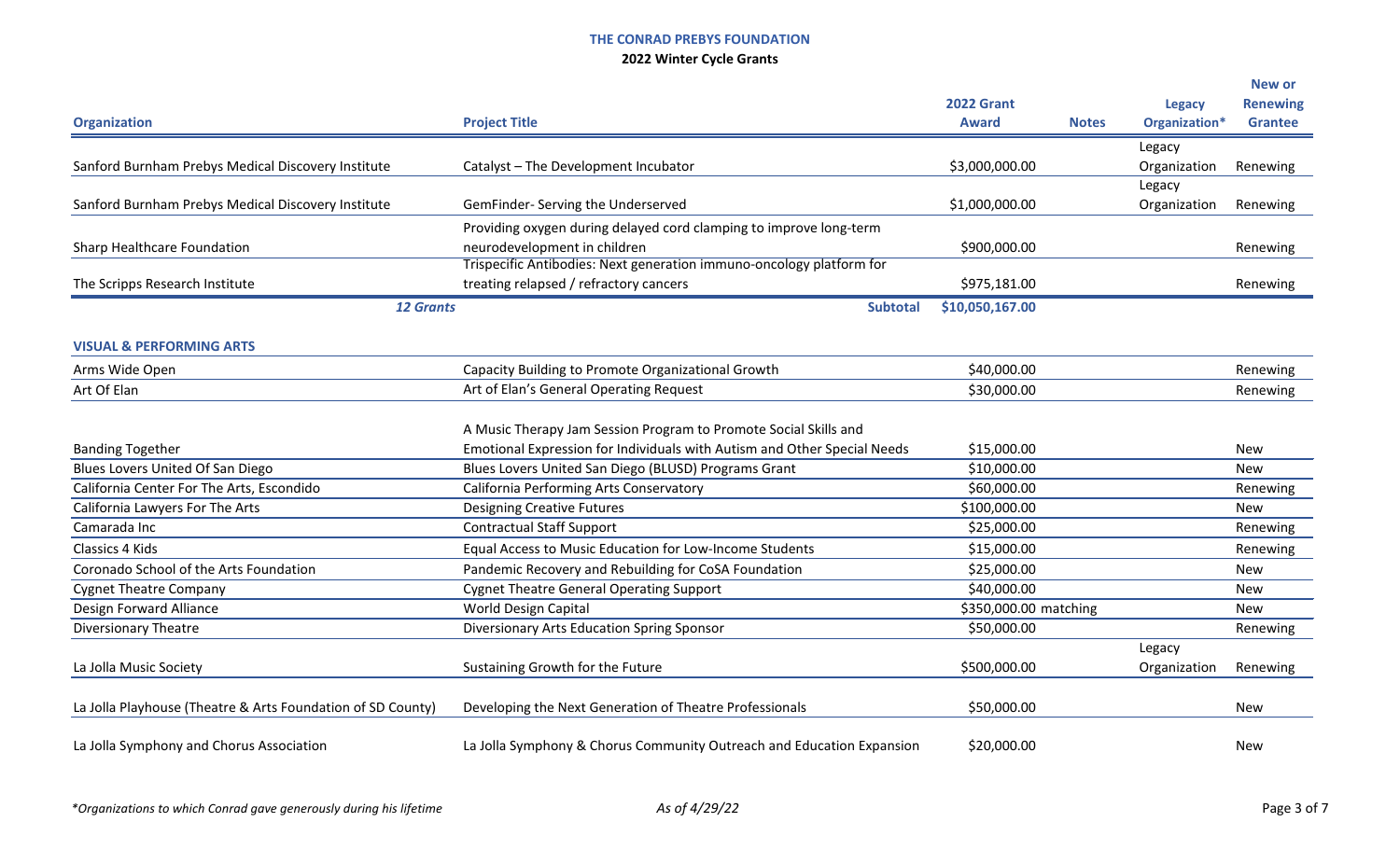|                                                     |                                                                           |                                           |              |               | <b>New or</b>   |
|-----------------------------------------------------|---------------------------------------------------------------------------|-------------------------------------------|--------------|---------------|-----------------|
|                                                     |                                                                           | <b>2022 Grant</b>                         |              | <b>Legacy</b> | <b>Renewing</b> |
| <b>Organization</b>                                 | <b>Project Title</b>                                                      | <b>Award</b>                              | <b>Notes</b> | Organization* | <b>Grantee</b>  |
| Mainly Mozart Inc                                   | <b>New Initiatives</b>                                                    | \$75,000.00                               |              |               | Renewing        |
| <b>Malashock Dance</b>                              | 2021-2022 Company Performance Season                                      | \$25,000.00 matching                      |              |               | Renewing        |
| Mingei International Museum                         | Mingei International Activation and Access                                | \$75,000.00                               |              |               | Renewing        |
|                                                     | Fresh Glass Season 1                                                      |                                           |              |               |                 |
| Mission Edge San Diego                              | Created By: Theresa Hoiles and Cassandra Schaeg                           | \$50,000.00 matching                      |              |               | <b>New</b>      |
| Museum of Contemporary Art San Diego                | Prebys Play Days                                                          | \$125,023.00                              |              |               | Renewing        |
| Museum Of Photographic Arts                         | MOPA FY 2022 General Operating                                            | \$30,000.00                               |              |               | <b>New</b>      |
| New Americans Museum & Immigrant Learning Center    | NAM Reboot 2022                                                           | \$20,000.00                               |              |               | <b>New</b>      |
|                                                     | The Inaugural Season at the Conrad Prebys Theatre at the New Village Arts |                                           |              |               |                 |
| New Village Arts                                    | Center                                                                    | \$50,000.00                               |              |               | Renewing        |
| Opera Neo                                           | Opera Neo 2022 Summer Opera Festival                                      | \$10,000.00                               |              |               | <b>New</b>      |
| Opera4kids                                          | Message in a Bottle - Second Original Opera4Kids Production               | \$25,000.00                               |              |               | Renewing        |
| Outside the Lens                                    | <b>Cameras in Communities: City Heights</b>                               | \$50,000.00                               |              |               | Renewing        |
|                                                     | San Diego youth musical theatre production of two fully-staged musicals   |                                           |              |               |                 |
| <b>Ovation Theatre (Musical Theatre Foundation)</b> | per year focusing on youth                                                | \$10,000.00                               |              |               | <b>New</b>      |
| Playwrights Project                                 | <b>General Operating Support</b>                                          | \$25,000.00                               |              |               | Renewing        |
| San Diego Civic Youth Ballet                        | Scholarship Program                                                       | \$25,000.00                               |              |               | Renewing        |
| San Diego Dance Theater                             | A Time to Dance                                                           | \$40,000.00                               |              |               | Renewing        |
| San Diego Junior Theatre                            | Inclusion Programs at San Diego Junior Theatre                            | \$20,000.00                               |              |               | <b>New</b>      |
| San Diego Master Chorale                            | SD Master Chorale's Executive Director                                    | \$50,000.00                               |              |               | Renewing        |
|                                                     | Support for The San Diego Museum of Art's Operations and New Art &        |                                           |              | Legacy        |                 |
| San Diego Museum of Art                             | <b>Empathy Program Development</b>                                        | \$500,000.00                              |              | Organization  | Renewing        |
|                                                     |                                                                           |                                           |              | Legacy        |                 |
| San Diego Opera                                     | Season Sponsor of SDO's Spring and Fall Seasons in 2022                   | \$350,000.00                              |              | Organization  | Renewing        |
|                                                     | San Diego REP's General Operating Investment Request to Support The       |                                           |              |               |                 |
| San Diego Repertory Theatre                         | <b>REP's New Managing Director</b>                                        | \$100,000.00                              |              |               | Renewing        |
|                                                     |                                                                           | technology/<br>\$25,000.00 infrastructure |              |               |                 |
| San Diego Watercolor Society                        | Operational Support/Updating Website & Databases                          |                                           |              |               | Renewing        |
| San Diego Women's Chorus                            | The San Diego Women's Chorus 35th Anniversary Season                      | \$15,000.00                               |              |               | <b>New</b>      |
| San Diego Youth Symphony                            | San Diego Youth Symphony - Music Education Program Support                | \$150,000.00                              |              |               | Renewing        |
| So Say We All                                       | VAMP Online/Live Storytelling Series                                      | \$20,000.00                               |              |               | Renewing        |
| Space 4 Art Inc                                     | Multidisciplinary Arts Center Planning Grant                              | \$60,000.00                               |              |               | <b>New</b>      |
| St Madeleine Sophie's Center                        | Sophie's Art Gallery Program                                              | \$25,000.00                               |              |               | Renewing        |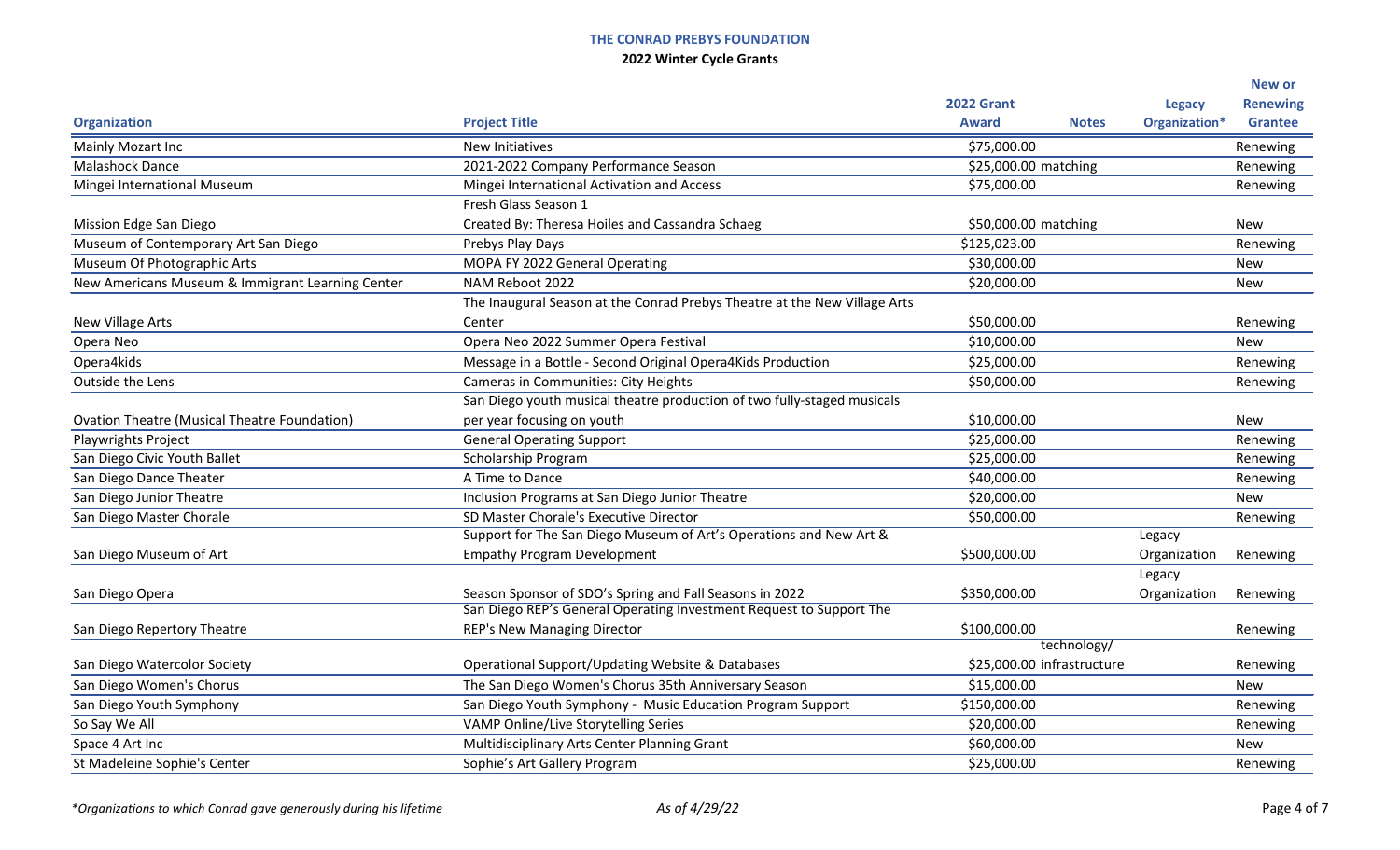|                                              |                                                                       |                             |                            |               | <b>New or</b>   |
|----------------------------------------------|-----------------------------------------------------------------------|-----------------------------|----------------------------|---------------|-----------------|
|                                              |                                                                       | <b>2022 Grant</b>           |                            | <b>Legacy</b> | <b>Renewing</b> |
| <b>Organization</b>                          | <b>Project Title</b>                                                  | <b>Award</b>                | <b>Notes</b>               | Organization* | <b>Grantee</b>  |
|                                              | The New Children's Museum's Access Initiatives for Vulnerable,        |                             |                            |               |                 |
| The New Children's Museum                    | Underrepresented Children and Families                                | \$40,000.00                 |                            |               | Renewing        |
|                                              |                                                                       |                             |                            | Legacy        |                 |
| The Old Globe                                | General Operating Support for The Old Globe                           | \$500,000.00                |                            | Organization  | Renewing        |
| The Rosin Box Project                        | Ballet Reimagined: Ghost Light Masquerade                             | \$25,000.00                 |                            |               | Renewing        |
|                                              | Activating transcenDANCE Arts Center in Lemon Grove: Becoming an      |                             |                            |               |                 |
| transcenDANCE youth arts project             | <b>Anchor Community Space</b>                                         | \$50,000.00                 |                            |               | Renewing        |
| <b>Unscripted Learning</b>                   | <b>Connections and Active Minds</b>                                   | \$15,000.00                 |                            |               | Renewing        |
|                                              |                                                                       |                             | technology/                |               |                 |
| Villa Musica                                 | Addition of Mezzanine Level to Existing Villa Musica Building         | \$200,000.00 infrastructure |                            |               | <b>New</b>      |
|                                              | "Nueva Vida/New Life," by Miki Rodriguez, and "Wings of Hope," by the |                             |                            |               |                 |
| <b>Visions Art Museum</b>                    | women of Haiti Peace Quilts                                           | \$10,000.00                 |                            |               | Renewing        |
| <b>Wheelchair Dancers Organization</b>       | WDO Inclusive Dance Program                                           | \$10,000.00                 |                            |               | Renewing        |
| <b>Write Out Loud</b>                        | <b>WOL Capacity Building</b>                                          | \$20,000.00                 |                            |               | Renewing        |
|                                              | <b>50 Grants</b><br><b>Subtotal</b>                                   | \$4,150,023.00              |                            |               |                 |
|                                              |                                                                       |                             |                            |               |                 |
| <b>YOUTH DEVELOPMENT</b>                     |                                                                       |                             |                            |               |                 |
|                                              | Completing A Step Beyond's Development and Launching its First        |                             |                            |               |                 |
| A Step Beyond                                | Participants into Independent Lives                                   | \$100,000.00                |                            |               | Renewing        |
| <b>Access Youth Academy</b>                  | Expansion of Access Youth Academy Youth Development Program to Scale  | \$150,000.00                |                            |               | <b>New</b>      |
| Armed Services YMCA of the USA - San Diego   | Armed Services YMCA San Diego's Family, Youth Enrichment              | \$40,000.00                 |                            |               | Renewing        |
| ArtReach                                     | <b>Investing in Teaching Artists</b>                                  | \$30,000.00                 |                            |               | Renewing        |
| ArtsBusXpress                                | Partial Funding for an ArtsBusXpress Executive Director               | \$40,000.00                 |                            |               | New             |
| <b>Autism Tree Project</b>                   | <b>ATPF Supportive Services</b>                                       | \$30,000.00                 |                            |               | Renewing        |
| Barrio Logan College Institute               | Learning Recovery for San Diego Students                              | \$150,000.00                |                            |               | Renewing        |
| <b>Bayside Community Center</b>              | Bayside Academic Club and Social Services Expansion                   | \$50,000.00                 |                            |               | Renewing        |
|                                              |                                                                       |                             | technology/                |               |                 |
| Big Brothers Big Sisters Of San Diego County | Capacity Building to Increase Human and Financial Resources           |                             | \$97,000.00 infrastructure |               | Renewing        |
| <b>Boy Scouts Of America</b>                 | San Diego-Imperial Council Operational Funding                        | \$25,000.00                 |                            |               | New             |
|                                              | Increasing Accessibility of Youth Development Programs for San Marcos |                             |                            |               |                 |
| Boys & Girls Club of San Marcos              | Youth                                                                 | \$100,000.00                |                            |               | Renewing        |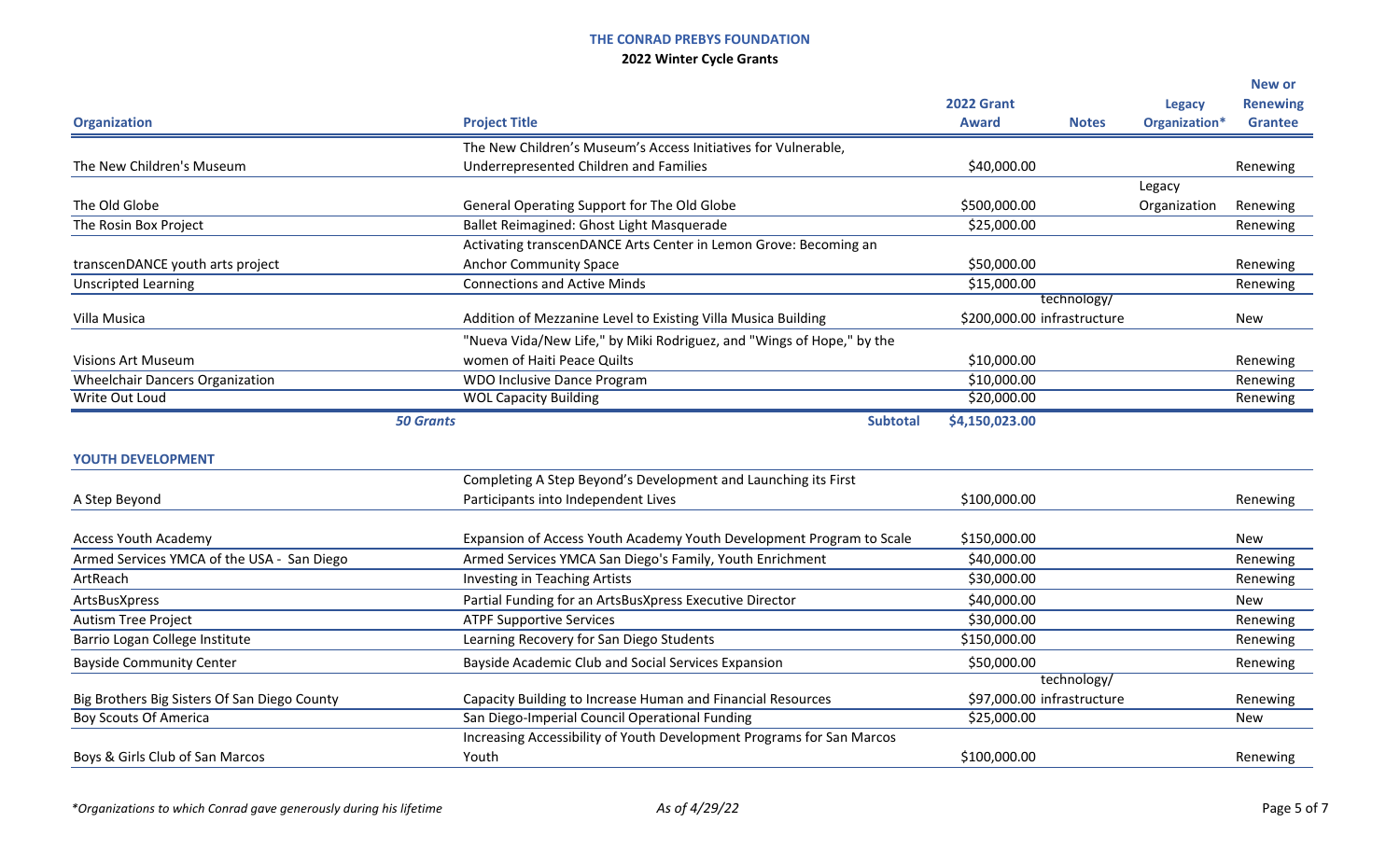|                                                             |                                                                          |                              |               | <b>New or</b>   |
|-------------------------------------------------------------|--------------------------------------------------------------------------|------------------------------|---------------|-----------------|
|                                                             |                                                                          | <b>2022 Grant</b>            | <b>Legacy</b> | <b>Renewing</b> |
| <b>Organization</b>                                         | <b>Project Title</b>                                                     | <b>Award</b><br><b>Notes</b> | Organization* | <b>Grantee</b>  |
| Boys & Girls Club of Vista                                  | <b>BGCV Youth Development</b>                                            | \$40,000.00                  |               | Renewing        |
| Boys & Girls Clubs of Carlsbad                              | General Operating Support for Boys & Girls Clubs                         | \$50,000.00                  |               | Renewing        |
|                                                             |                                                                          |                              | Legacy        |                 |
| Boys & Girls Clubs of East County                           | BGCEC Scholarship Fund for Children that Need Us Most                    | \$300,000.00                 | Organization  | Renewing        |
|                                                             |                                                                          |                              | Legacy        |                 |
| Boys & Girls Clubs of Greater San Diego                     | Removing Barriers and Mitigating Inequities                              | \$300,000.00                 | Organization  | Renewing        |
|                                                             | Financial Assistance Program to Support Educational Programming for      |                              |               |                 |
| Boys & Girls Clubs of San Dieguito                          | Disadvantaged Youth                                                      | \$100,000.00                 |               | Renewing        |
| <b>Center for Community Solutions</b>                       | Youth Action (YA)                                                        | \$50,000.00                  |               | Renewing        |
|                                                             | Youth and Workforce Development with Equitable Environmental STEM &      |                              |               |                 |
| <b>Coastal Roots Farm</b>                                   | Nutrition Education Programs at Coastal Roots Farm                       | \$35,000.00                  |               | New             |
| Cristo Rey San Diego High School                            | <b>Faculty Compensation</b>                                              | \$150,000.00                 |               | Renewing        |
|                                                             | Taking Music & Art to the Streets North County Program - Expansion       |                              |               |                 |
| Doors of Change                                             | Launch                                                                   | \$25,000.00                  |               | <b>New</b>      |
| Elementary Institute of Science                             | San Diego Institute of Science & Technology Community Needs Assessment   | \$25,000.00                  |               | Renewing        |
|                                                             |                                                                          | technology/                  |               |                 |
| Fern Street Community Arts (formerly Fern Street Circus)    | Infrastructure for Service: Expanded & Deepened                          | \$75,000.00 infrastructure   |               | Renewing        |
| Girl Scouts San Diego                                       | General Operating Support for Girl Scouts San Diego                      | \$50,000.00                  |               | Renewing        |
| Girls Inc. Of San Diego County                              | EmpowerHER                                                               | \$15,000.00                  |               | Renewing        |
|                                                             | Diaper to Degree: Providing Critically Needed Food and Resources for San |                              |               |                 |
| Jacobs & Cushman San Diego Food Bank                        | Diego County Youth                                                       | \$25,000.00                  |               | New             |
| Junior Achievement of San Diego County                      | JA San Diego Empowering Futures                                          | \$100,000.00                 |               | Renewing        |
|                                                             | General Operating for KIPP Adelante Preparatory Academy in Southeast     |                              |               |                 |
| <b>KIPP Socal Public Schools</b>                            | San Diego                                                                | \$25,000.00                  |               | Renewing        |
| Living Coast Discovery Center                               | Our Wild San Diego Outreach and Living Lab Field Trips                   | \$18,350.00                  |               | Renewing        |
| Media Arts Center San Diego                                 | <b>Teen Producers Project</b>                                            | \$10,000.00                  |               | Renewing        |
|                                                             | Core Program Operating Support to Educate Youth Experiencing             |                              |               |                 |
| Monarch School Project                                      | Homelessness                                                             | \$100,000.00                 |               | Renewing        |
| Olivewood Gardens and Learning Center (IFC Center for Cross |                                                                          |                              |               |                 |
| <b>Border Philanthropy)</b>                                 | Youth Health, Urban Agriculture, and Leadership Development Program      | \$20,000.00                  |               | Renewing        |
| <b>Operation HOPE-North County</b>                          | HOPE for Children in Shelter                                             | \$15,000.00                  |               | <b>New</b>      |